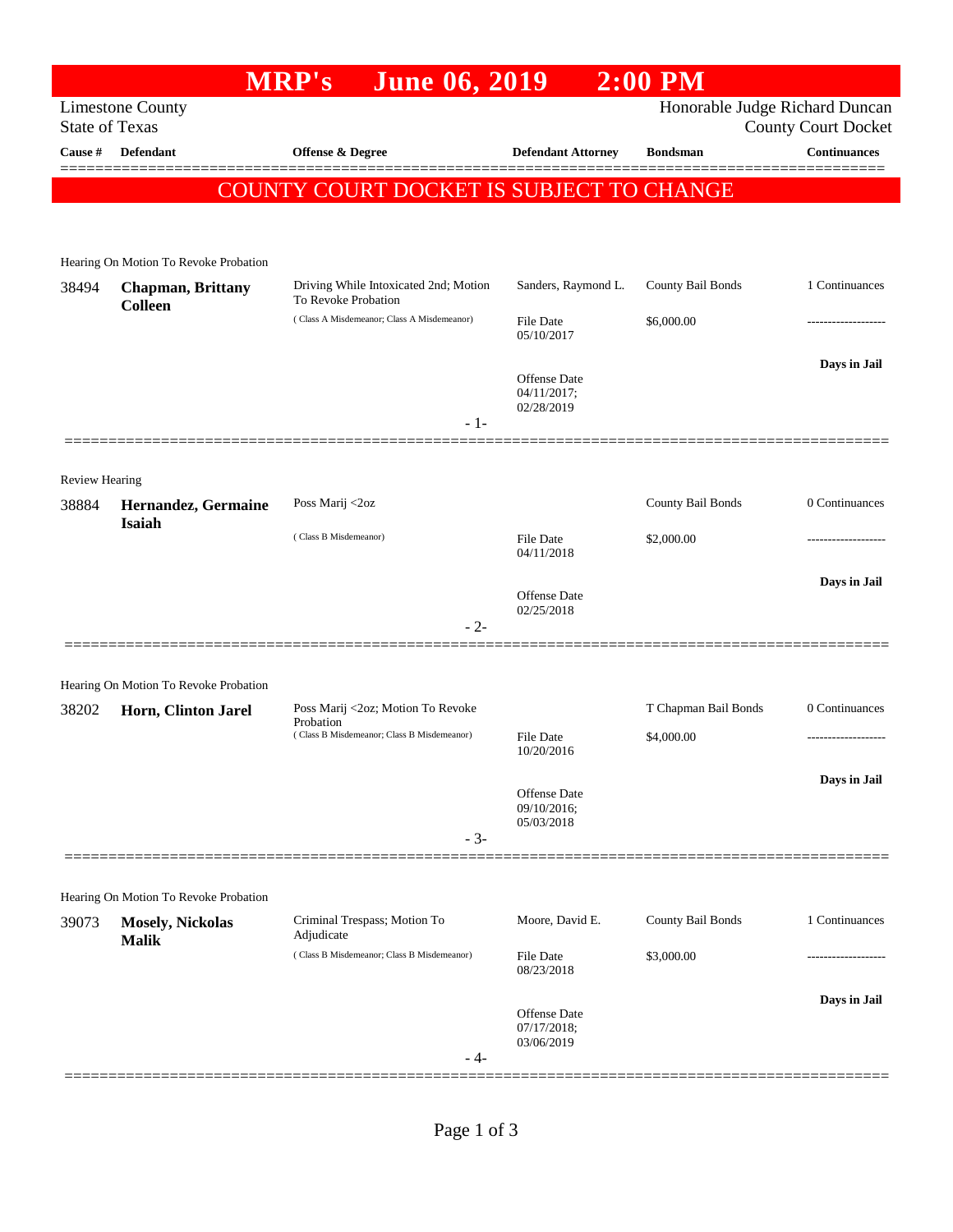|                                                  |                                         | <b>MRP's</b><br><b>June 06, 2019</b>                 |                                | <b>2:00 PM</b>                 |                            |
|--------------------------------------------------|-----------------------------------------|------------------------------------------------------|--------------------------------|--------------------------------|----------------------------|
| <b>Limestone County</b><br><b>State of Texas</b> |                                         |                                                      |                                | Honorable Judge Richard Duncan | <b>County Court Docket</b> |
| Cause #                                          | <b>Defendant</b>                        | Offense & Degree                                     | <b>Defendant Attorney</b>      | <b>Bondsman</b>                | <b>Continuances</b>        |
|                                                  |                                         | <b>COUNTY COURT DOCKET IS SUBJECT TO CHANGE</b>      |                                |                                |                            |
|                                                  |                                         |                                                      |                                |                                |                            |
|                                                  | Hearing On Motion To Revoke Probation   |                                                      |                                |                                |                            |
| 39088                                            | <b>Mosely, Nickolas</b><br><b>Malik</b> | Theft Prop $>=\$100<\$750$ ; Motion To<br>Adjudicate | Moore, David E.                | County Bail Bonds              | 1 Continuances             |
|                                                  |                                         | (Class B Misdemeanor; Class B Misdemeanor)           | File Date<br>09/17/2018        | \$3,000.00                     |                            |
|                                                  |                                         |                                                      | Offense Date<br>05/01/2018;    |                                | Days in Jail               |
|                                                  |                                         |                                                      | 03/06/2019                     |                                |                            |
|                                                  |                                         | $-5-$                                                |                                |                                |                            |
|                                                  | Hearing On Motion To Revoke Probation   |                                                      |                                |                                |                            |
| 39112                                            | <b>Mosely, Nickolas</b><br><b>Malik</b> | Theft Prop >=\$100<\$750; Motion To<br>Adjudicate    | Moore, David E.                | County Bail Bonds              | 1 Continuances             |
|                                                  |                                         | (Class B Misdemeanor; Class B Misdemeanor)           | <b>File Date</b><br>10/16/2018 | \$3,000.00                     | .                          |
|                                                  |                                         |                                                      | Offense Date<br>07/17/2018;    |                                | Days in Jail               |
|                                                  |                                         | $-6-$                                                | 03/06/2019                     |                                |                            |
|                                                  |                                         |                                                      |                                |                                |                            |
|                                                  | Hearing On Motion To Revoke Probation   |                                                      |                                |                                |                            |
| 38247                                            | Strain, Jakeldrick<br>Jaquawn           | Poss Marij <2oz; Motion To Revoke<br>Probation       | Martin, Bret E.                | Act Quick Bail Bonds           | 3 Continuances             |
|                                                  |                                         | (Class B Misdemeanor; Class B Misdemeanor)           | File Date<br>11/17/2016        | \$5,000.00                     |                            |
|                                                  |                                         |                                                      | Offense Date<br>10/22/2016;    |                                | Days in Jail               |
|                                                  |                                         | $-7-$                                                | 06/27/2018                     |                                |                            |
|                                                  | Show Cause Hearing                      |                                                      |                                |                                |                            |
| 38799                                            | Thomas, Zebulun<br><b>Shamiah</b>       | Poss Marij <2oz                                      |                                | Personal Bond                  | 3 Continuances             |
|                                                  |                                         | (Class B Misdemeanor)                                | File Date<br>01/23/2018        | \$2,000.00                     |                            |
|                                                  |                                         | $-8-$                                                | Offense Date<br>12/24/2017     |                                | Days in Jail               |